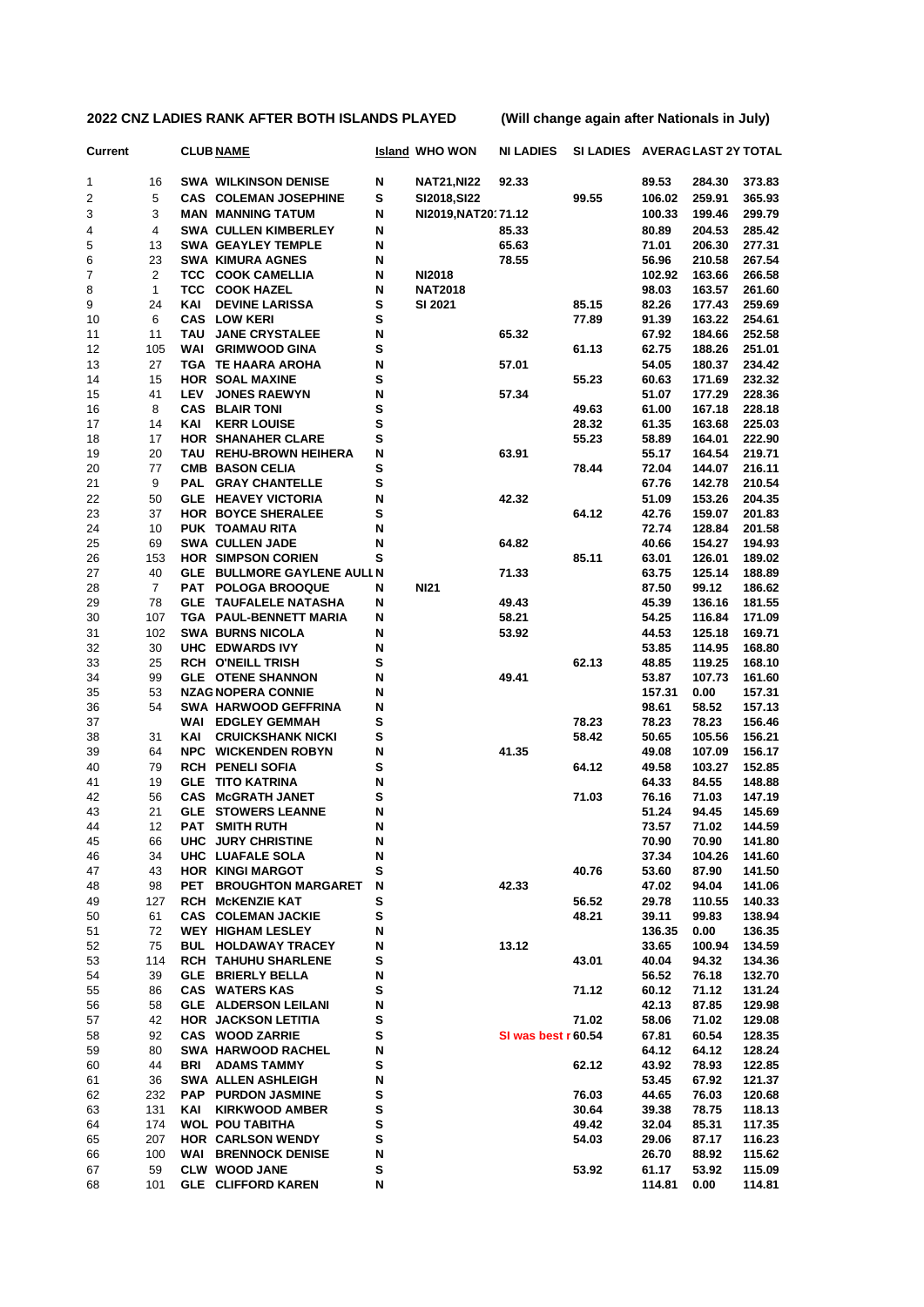| <b>Current</b> |           |            | <b>CLUB NAME</b>                                | <b>Island WHO WON</b> | <b>NI LADIES</b> | <b>SI LADIES</b> |                | <b>AVERAGLAST 2Y TOTAL</b> |                  |
|----------------|-----------|------------|-------------------------------------------------|-----------------------|------------------|------------------|----------------|----------------------------|------------------|
| 69             | 67        |            | <b>NPL KEEGAN CINDY</b>                         | N                     |                  |                  | 51.94          | 62.34                      | 114.28           |
| 70             | 57        | CIT        | <b>BROWN KORINNE</b>                            | N                     | 41.21            |                  | 28.89          | 83.73                      | 112.62           |
| 71             | 106       |            | UHC WATTS ANDREE                                | Ν                     |                  |                  | 56.10          | 56.10                      | 112.20           |
| 72             | 108       | <b>CIT</b> | <b>TUNBRIDGE CARLENE</b>                        | N                     |                  |                  | 55.24          | 55.24                      | 110.48           |
| 73             | 109       | WAI        | <b>HOPWOOD SUSIE</b>                            | s                     |                  |                  | 55.12          | 55.12                      | 110.24           |
| 74             | 28        |            | <b>GLE BILLINGTON CELIA</b>                     | Ν                     |                  |                  | 43.88          | 66.30                      | 110.18           |
| 75             | 68        |            | <b>GLE REHU BRENDA</b>                          | Ν                     |                  |                  | 41.62          | 68.23                      | 109.85           |
| 76             | 110       |            | <b>HOK BROWN VIVKI</b>                          | S                     |                  |                  | 54.03          | 54.03                      | 108.06           |
| 77             | 117       | BRI        | <b>BLACK DARLENE</b>                            | S                     |                  | 20.25            | 36.42          | 69.89                      | 106.31<br>106.28 |
| 78<br>79       | 235<br>18 | <b>BRI</b> | <b>TURNER FIONA</b><br><b>NOR WOODS MAUREEN</b> | s<br>Ν                |                  | 61.81            | 29.95<br>70.88 | 76.33<br>35.22             | 106.10           |
| 80             | 429       | <b>CIT</b> | <b>GRAY ANDREA</b>                              | Ν                     | 52.53            |                  | 52.53          | 52.53                      | 105.06           |
| 81             | 113       |            | <b>GOR CAVANAGH ANDREA</b>                      | S                     |                  | 43.72            | 40.78          | 63.94                      | 104.72           |
| 82             | 87        |            | <b>TGA SAUNDERS LIL</b>                         | Ν                     | 42.43            |                  | 42.92          | 61.44                      | 104.36           |
| 83             | 230       |            | TGA GRAY AROHA                                  | Ν                     | 49.53            |                  | 25.96          | 77.88                      | 103.84           |
| 84             | 120       |            | <b>SWA POLOGA KELLY</b>                         | N                     |                  |                  | 43.47          | 59.72                      | 103.19           |
| 85             | 130       |            | <b>RCH MOSES LIZZY</b>                          | s                     |                  | 20.51            | 34.37          | 68.74                      | 103.11           |
| 86             | 119       | <b>CIT</b> | <b>MCDERMOTT LEANNE</b>                         | Ν                     | 15.52            |                  | 33.65          | 67.29                      | 100.94           |
| 87             | 123       |            | <b>MNU COATES DEBBIE</b>                        | Ν                     |                  |                  | 49.12          | 50.12                      | 99.24            |
| 88             | 111       |            | <b>SWA MURTI THERESA</b>                        | Ν                     |                  |                  | 49.42          | 49.42                      | 98.84            |
| 89             | 124       |            | <b>SWA FRENCH JENNIFER</b>                      | Ν                     |                  |                  | 49.42          | 49.42                      | 98.84            |
| 90             | 96        |            | TGA JAMIESON MIHIRAU                            | Ν                     | 43.61            |                  | 53.68          | 43.61                      | 97.29            |
| 91             | 38        |            | <b>MAN BYRNE SUZY</b>                           | N                     |                  |                  | 56.32          | 39.93                      | 96.25            |
| 92             |           | <b>CIT</b> | <b>TURNBRIDGE CARLENE</b>                       | N                     | 48.02            |                  | 48.02          | 48.02                      | 96.04            |
| 93             | 145       | <b>PET</b> | <b>NAND SNEH</b>                                | Ν                     |                  |                  | 47.90          | 47.90                      | 95.80            |
| 94             | 88        |            | HOR HULLEN LIZ                                  | S                     |                  | 32.28            | 62.19          | 32.28                      | 94.47            |
| 95             | 133       |            | <b>NGA ORBELL EILEEN</b>                        | Ν                     |                  |                  | 46.92          | 46.92                      | 93.84            |
| 96             | 157       |            | <b>SWA IVONA COUTTS</b>                         | Ν                     | 49.21            |                  | 44.41          | 49.21                      | 93.62            |
| 97             | 218       |            | OTA MARTIN LISA                                 | Ν                     | 54.92            |                  | 18.39          | 75.14                      | 93.53            |
| 98             |           |            | <b>MRSA WASTNEY JUDE</b>                        | s                     |                  | 46.72            | 46.72          | 46.72                      | 93.44            |
| 99             | 55        |            | <b>MNU WILSON MERE</b>                          | Ν                     |                  |                  | 50.96          | 42.42                      | 93.38            |
| 100            | 247       |            | <b>WAI MCLEAN CATRIONA</b>                      | s                     |                  | 42.32            | 31.12          | 62.23                      | 93.35            |
| 101            | 219       |            | <b>SWA FATUESI TINA</b>                         | Ν                     | 38.82            |                  | 23.19          | 69.56                      | 92.75            |
| 102            | 129       |            | TAR PHILLIPS ANNE (D)                           | Ν                     |                  |                  | 34.67          | 56.21                      | 90.88            |
| 103            | 51        |            | <b>GLE SIMON TEE</b>                            | N                     |                  |                  | 45.93          | 44.73                      | 90.66            |
| 104            | 63        | <b>BRI</b> | <b>SPIERS VICKY</b>                             | S                     |                  | 21.22            | 30.35          | 59.94                      | 90.29            |
| 105            | 76        |            | <b>MAN RAWIRI ROSINA</b>                        | Ν                     |                  |                  | 90.24          | 0.00                       | 90.24            |
| 106            | 94<br>32  | PAT        | <b>ROBERTSON SHERYL</b>                         | Ν                     |                  |                  | 37.52          | 51.52                      | 89.04            |
| 107<br>108     | 324       |            | OTA FROST LORNA<br><b>TGA GREENE CAROL</b>      | N<br>Ν                | 46.80            |                  | 68.27<br>29.41 | 20.11<br>58.82             | 88.38<br>88.23   |
| 109            | 313       |            | <b>TGA BENNETT KIRI</b>                         | Ν                     | 45.61            |                  | 29.32          | 58.63                      | 87.95            |
| 110            | 90        |            | <b>HOW MASSOLD NINA</b>                         | Ν                     |                  |                  | 87.23          | 0.00                       | 87.23            |
| 111            | 48        |            | PUK LANGDON RACHAEL                             | Ν                     |                  |                  | 43.74          | 42.33                      | 86.07            |
| 112            | 142       |            | <b>RCH MAREKO JAN</b>                           | S                     |                  | 14.41            | 22.65          | 63.22                      | 85.87            |
| 113            | 192       |            | <b>HOR CHAPMAN FRANKIE</b>                      | s                     |                  | 34.12            | 32.26          | 53.24                      | 85.50            |
| 114            | 60        |            | GLE REHU LORNA                                  | N                     |                  |                  | 48.02          | 37.34                      | 85.36            |
| 115            | 22        |            | TGA CLARKSON NITA                               | N                     |                  |                  | 85.20          | 0.00                       | 85.20            |
| 116            | 97        |            | PAT HARRIS ROBYN                                | N                     |                  |                  | 84.75          | 0.00                       | 84.75            |
| 117            | 148       |            | <b>WHA KINGI RENEE</b>                          | N                     |                  |                  | 42.11          | 42.11                      | 84.22            |
| 118            | 182       | KAI        | <b>LAMPLUGH RACHAEL</b>                         | s                     |                  | 17.62            | 25.08          | 58.74                      | 83.82            |
| 119            | 84        |            | <b>WAI GRAY EMILY</b>                           | s                     |                  |                  | 42.25          | 41.11                      | 83.36            |
| 120            | 150       |            | <b>HAC KNIGHT NITA</b>                          | N                     |                  |                  | 41.43          | 41.43                      | 82.86            |
| 121            |           |            | <b>ASH WILKINS LYNDA</b>                        | s                     |                  | 41.00            | 41.00          | 41.00                      | 82.00            |
| 122            | 159       |            | <b>CAS McGRATH PATRICE</b>                      | s                     |                  |                  | 40.92          | 40.92                      | 81.84            |
| 123            | 208       |            | TOK WILLS SHERYL                                | N                     | 47.02            |                  | 17.31          | 64.43                      | 81.74            |
| 124            | 154       |            | <b>SWA FOX KERRY</b>                            | N                     |                  |                  | 40.61          | 40.61                      | 81.22            |
| 125            | 70        |            | PUK APANUI MELANIE                              | N                     |                  |                  | 40.03          | 41.00                      | 81.03            |
| 126            | 26        |            | <b>MAN WIKAIRA-KING SHARON</b>                  | N                     |                  |                  | 80.83          | 0.00                       | 80.83            |
| 127            | 146       |            | <b>RCH ASHBROOK KERRY</b>                       | s                     |                  | 38.93            | 40.68          | 38.93                      | 79.61            |
| 128            | 137       |            | <b>HOK CAMERON CAROL</b>                        | s                     |                  |                  | 39.72          | 39.72                      | 79.44            |
| 129            | 156       |            | <b>TGA THORN WENDY</b>                          | N                     |                  |                  | 26.43          | 52.85                      | 79.28            |
| 130            | 122       |            | POR LEIU OFEIRA                                 | N                     |                  |                  | 29.71          | 49.42                      | 79.13            |
| 131            | 162       |            | <b>HAC PERIAM WENDY</b>                         | N                     |                  |                  | 77.52          | 0.00                       | 77.52            |
| 132            | 187       | FEI        | <b>HUNT CAROLE</b>                              | N                     | 20.12            |                  | 22.41          | 52.50                      | 74.91            |
| 133            | 62        |            | <b>MAR SIMMONS DENISE</b>                       | s                     |                  |                  | 74.43          | 0.00                       | 74.43            |
| 134            | 181       |            | LEV BLANCH CHERIE                               | N                     | 10.73            |                  | 23.27          | 50.45                      | 73.72            |
| 135            | 179       | <b>CIT</b> | <b>THORESON TEO</b>                             | N                     | 39.82            |                  | 33.62          | 39.82                      | 73.44            |
| 136            | 160       |            | <b>WSC GALYER HEATHER</b>                       | N                     |                  |                  | 36.54          | 36.54                      | 73.08            |
| 137            | 47        |            | <b>RCH HANSEN SARAH</b>                         | s                     |                  |                  | 73.02          | 0.00                       | 73.02            |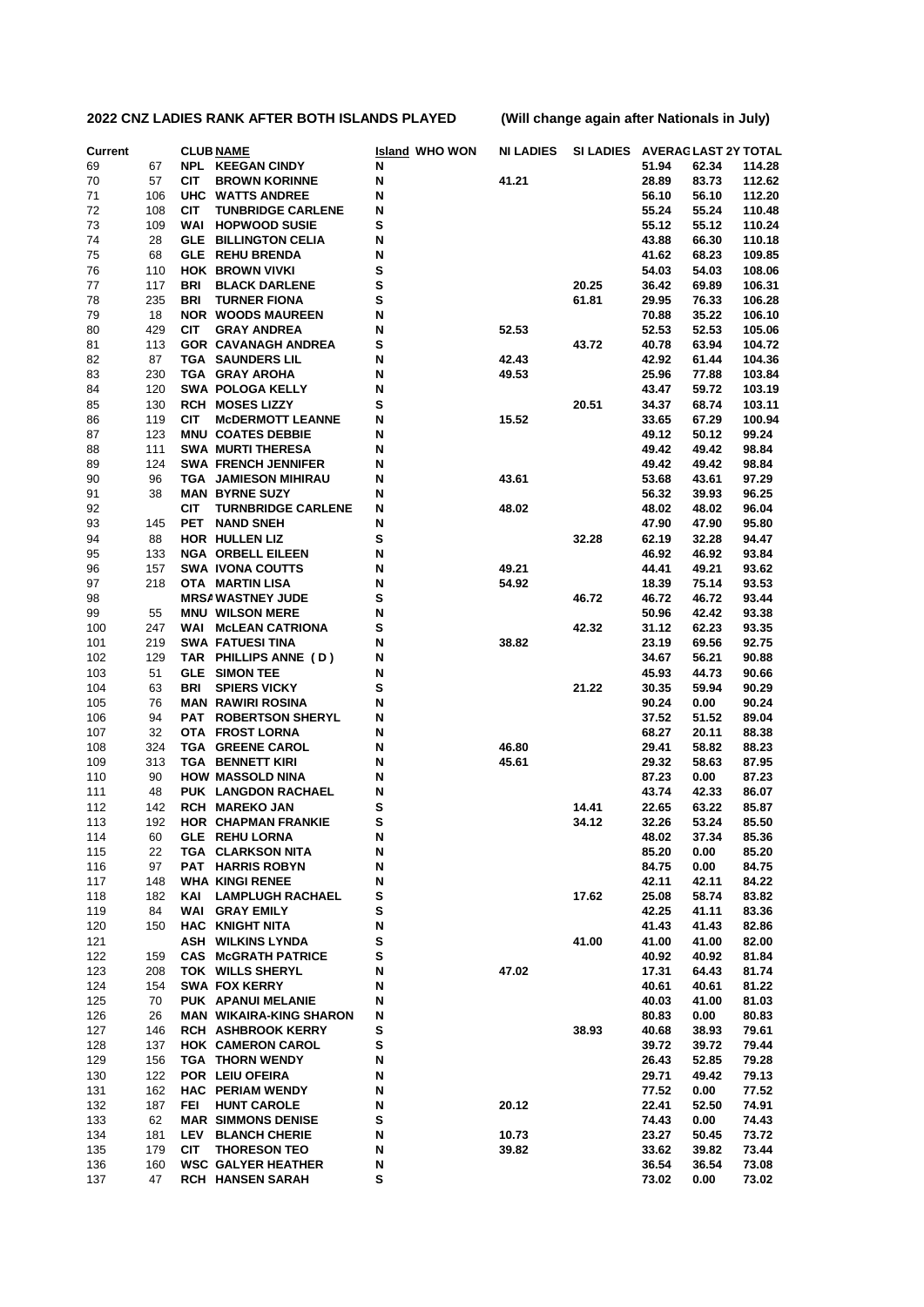| <b>Current</b> |            |            | <b>CLUB NAME</b>                                       |        | <b>Island WHO WON</b> | <b>NI LADIES</b> | <b>SI LADIES</b> |                | <b>AVERAGLAST 2Y TOTAL</b> |                |
|----------------|------------|------------|--------------------------------------------------------|--------|-----------------------|------------------|------------------|----------------|----------------------------|----------------|
| 138            | 347        |            | <b>WOL BROOMHALL LISA</b>                              | s      |                       |                  | 44.80            | 27.66          | 44.80                      | 72.46          |
| 139            | 52         |            | <b>MAN KIDD BRITTANY</b>                               | N      |                       |                  |                  | 72.13          | 0.00                       | 72.13          |
| 140            | 147        |            | <b>TCC ADAIR KELLY</b>                                 | N      |                       |                  |                  | 71.67          | 0.00                       | 71.67          |
| 141            | 91         |            | <b>RCH STEVENSON WENDY</b>                             | s      |                       |                  | 5164             | 30.42          | 40.93                      | 71.35          |
| 142            | 171        |            | <b>MNU BENNETT TANIA</b>                               | N      |                       |                  |                  | 35.22          | 35.22                      | 70.44          |
| 143            | 140        |            | <b>MTM MANNING SHANNON</b>                             | N      |                       |                  |                  | 68.77          | 0.00                       | 68.77          |
| 144            | 104        |            | <b>PAT HUKUI FEOI</b>                                  | N      |                       |                  |                  | 50.99          | 17.72                      | 68.71          |
| 145            | 189        | TTC.       | <b>CROWL STEF</b>                                      | s<br>s |                       |                  |                  | 68.13          | 0.00                       | 68.13          |
| 146<br>147     | 176<br>185 |            | <b>CAS GEDDES LEITH</b><br><b>WOL SYDER SHARYN</b>     | s      |                       |                  | 22.41            | 67.84<br>44.72 | 0.00<br>22.41              | 67.84<br>67.13 |
| 148            | 180        |            | <b>SWR MOUNGATONGA VERONICAN</b>                       |        |                       |                  |                  | 66.45          | 0.00                       | 66.45          |
| 149            | 33         |            | <b>MAN HATURINI MARIA</b>                              | N      |                       |                  |                  | 64.28          | 0.00                       | 64.28          |
| 150            | 83         |            | <b>OTA PAKIETO LANI</b>                                | N      |                       |                  |                  | 44.17          | 20.01                      | 64.18          |
| 151            | 81         |            | HAC COOPER WENDY                                       | N      |                       |                  |                  | 64.02          | 0.00                       | 64.02          |
| 152            | 65         |            | TOK GOODWIN LU                                         | N      |                       |                  |                  | 63.94          | 0.00                       | 63.94          |
| 153            | 95         |            | <b>HCR TE TOMO RANGI</b>                               | N      |                       |                  |                  | 25.03          | 38.61                      | 63.64          |
| 154            | 213        |            | HOR WYNYARD VERONICA                                   | s      |                       |                  | 36.62            | 13.73          | 49.72                      | 63.45          |
| 155            | 93         |            | <b>HCR GARRETT LANI</b>                                | N      |                       |                  |                  | 63.08          | 0.00                       | 63.08          |
| 156            | 166        |            | <b>ROT ROGERS LEISA</b>                                | N      |                       |                  |                  | 26.42          | 36.51                      | 62.93          |
| 157            | 29         | ттс        | <b>BURNETT LYDIA</b>                                   | s      | <b>SI2019</b>         |                  |                  | 62.17          | 0.00                       | 62.17          |
| 158            | 567        | <b>PET</b> | <b>KINGI FIONA</b>                                     | N      |                       | 40.90            |                  | 20.45          | 40.90                      | 61.35          |
| 159            | 82         |            | PAK HUKUI NATALIE                                      | N      |                       |                  |                  | 61.23          | 0.00                       | 61.23          |
| 160            | 46         |            | <b>HOR BARNES AILEEN</b>                               | s      |                       |                  |                  | 61.13          | 0.00                       | 61.13          |
| 161            | 191        | <b>PAP</b> | <b>BROOK KERRY</b>                                     | s      |                       |                  |                  | 58.31          | 0.00                       | 58.31          |
| 162            | 49         | ттс<br>KAI | <b>JOSEPH JACKIE</b>                                   | s      |                       |                  |                  | 57.24          | 0.00                       | 57.24          |
| 163<br>164     | 186<br>196 |            | <b>BROWN JESS</b><br>PUK LANGDON HARMONY               | s<br>N |                       |                  | 20.11            | 16.79<br>18.72 | 40.33<br>37.44             | 57.12<br>56.16 |
| 165            | 128        |            | OTA HASLAM SHIRLEY                                     | N      |                       |                  |                  | 56.14          | 0.00                       | 56.14          |
| 166            | 199        |            | <b>GLE VEU SUE</b>                                     | N      |                       |                  |                  | 41.48          | 13.23                      | 54.71          |
| 167            | 261        |            | HEN DOUGLAS PUNA SHEY                                  | N      |                       | 17.62            |                  | 18.22          | 36.44                      | 54.66          |
| 168            | 165        | TCC.       | <b>COOK WENDY</b>                                      | N      |                       |                  |                  | 54.34          | 0.00                       | 54.34          |
| 169            | 71         | NPL        | <b>MARSH MICHELLE</b>                                  | N      |                       |                  |                  | 54.10          | 0.00                       | 54.10          |
| 170            | 204        | <b>CIT</b> | <b>SHEARER ROSE</b>                                    | N      |                       | 20.01            |                  | 19.38          | 34.32                      | 53.70          |
| 171            | 112        | INV        | <b>LIND STACI</b>                                      | s      |                       |                  |                  | 53.70          | 0.00                       | 53.70          |
| 172            | 35         |            | <b>MAN WIKAIRA-KING EMMA</b>                           | N      |                       |                  |                  | 53.25          | 0.00                       | 53.25          |
| 173            | 116        |            | <b>WOL WEST ZOE</b>                                    | s      |                       |                  |                  | 52.71          | 0.00                       | 52.71          |
| 174            | 339        |            | <b>WAI LAWS MAXINE</b>                                 | N      |                       | 24.30            |                  | 17.50          | 35.00                      | 52.50          |
| 175            |            | <b>LEV</b> | <b>MCTYRE SARAH</b>                                    | N      |                       | 26.04            |                  | 26.04          | 26.04                      | 52.08          |
| 176            | 205        |            | TOK OKEROA TARN                                        | N      |                       |                  |                  | 50.93          | 0.00                       | 50.93          |
| 177            | 184        | <b>PIO</b> | <b>BIDOIS EMMA</b>                                     | N      |                       |                  |                  | 25.62          | 24.40                      | 50.02          |
| 178            | 163<br>155 | <b>PAP</b> | <b>ANDREW TRACY</b>                                    | s<br>N |                       |                  |                  | 49.48<br>30.75 | 0.00<br>18.62              | 49.48          |
| 179<br>180     | 209        | TTC        | <b>MNU MARSH RAWINIA</b><br><b>WILLIAMS DEBBIE</b>     | s      |                       |                  |                  | 49.31          | 0.00                       | 49.37<br>49.31 |
| 181            | 194        | TAR        | <b>TEREZAKI MARIA</b>                                  | N      |                       |                  |                  | 30.51          | 18.80                      | 49.31          |
| 182            | 206        | WAI        | <b>McLEAN LAUREEN</b>                                  | s      |                       |                  | 16.20            | 16.45          | 32.61                      | 49.06          |
| 183            |            | <b>CIT</b> | <b>MEADS CHELSEA</b>                                   | N      |                       | 24.50            |                  | 24.50          | 24.50                      | 49.00          |
| 184            | 256        |            | <b>GOR STEPHENSON THERESE</b>                          | s      |                       |                  | 20.38            | 15.17          | 33.69                      | 48.86          |
| 185            | 151        |            | PET MCKONE MIRIAM                                      | N      |                       |                  |                  | 48.24          | 0.00                       | 48.24          |
| 186            | 349        |            | TAR KENDRICK MONICA                                    | N      |                       | 21.33            |                  | 15.93          | 31.85                      | 47.78          |
| 187            | 73         |            | <b>MNU WILLIAMS PENNY</b>                              | N      |                       |                  |                  | 47.49          | 0.00                       | 47.49          |
| 188            | 210        |            | <b>RCH AUMUA KIRSTEN</b>                               | s      |                       |                  | 12.02            | 14.72          | 32.14                      | 46.86          |
| 189            | 215        | TTC        | <b>MCAULEY KIM</b>                                     | S      |                       |                  |                  | 46.81          | 0.00                       | 46.81          |
| 190            | 236        |            | <b>MAN NATHAN AROHA</b>                                | N      |                       |                  |                  | 46.60          | 0.00                       | 46.60          |
| 191            | 135        |            | <b>MAN RAWIRI ADA</b>                                  | N      |                       |                  |                  | 46.26          | 0.00                       | 46.26          |
| 192            | 121        |            | <b>WOL BURGESS ROXANNE</b>                             | s      |                       |                  |                  | 46.18          | 0.00                       | 46.18          |
| 193            | 134        |            | <b>CAS ZIARNO</b>                                      | s      |                       |                  |                  | 45.82          | 0.00                       | 45.82          |
| 194            | 143<br>202 |            | TTC COOK JENNY                                         | N<br>s |                       |                  |                  | 45.71          | 0.00                       | 45.71          |
| 195<br>196     | 136        |            | <b>HOR PURDON DEBBIE</b><br><b>AVR AUGUSTINE HELEN</b> | N      |                       |                  |                  | 45.18<br>44.64 | 0.00<br>0.00               | 45.18<br>44.64 |
| 197            | 224        |            | <b>TGA GRIFFITS LEILA</b>                              | N      |                       |                  |                  | 22.87          | 21.30                      | 44.17          |
| 198            | 45         | INV        | <b>MORGAN NICOLE</b>                                   | s      |                       |                  |                  | 43.73          | 0.00                       | 43.73          |
| 199            | 141        | STJ        | <b>TAMATI CHARLENE</b>                                 | N      |                       |                  |                  | 43.72          | 0.00                       | 43.72          |
| 200            | 351        | <b>CIT</b> | <b>TAKIWA LILLIAN</b>                                  | N      |                       | 20.01            |                  | 7.39           | 36.27                      | 43.66          |
| 201            | 226        |            | <b>GLE TAUFALELE EMILY</b>                             | N      |                       |                  |                  | 14.52          | 29.04                      | 43.56          |
| 202            | 319        | KAI        | <b>KIRKLAND JOANNA</b>                                 | s      |                       |                  | 15.73            | 14.49          | 28.98                      | 43.47          |
| 203            | 228        |            | TOK TEREU CAROL                                        | N      |                       |                  |                  | 43.31          | 0.00                       | 43.31          |
| 204            | 198        |            | <b>TTC GIBSON MICHELLE</b>                             | s      |                       |                  |                  | 42.55          | 0.00                       | 42.55          |
| 205            | 531        |            | <b>MRSA HEMOPO SANDY</b>                               | s      |                       |                  | 21.12            | 21.12          | 21.12                      | 42.24          |
| 206            | 118        |            | <b>MTM O'DONNELL NAIREENE</b>                          | N      |                       |                  |                  | 41.91          | 0.00                       | 41.91          |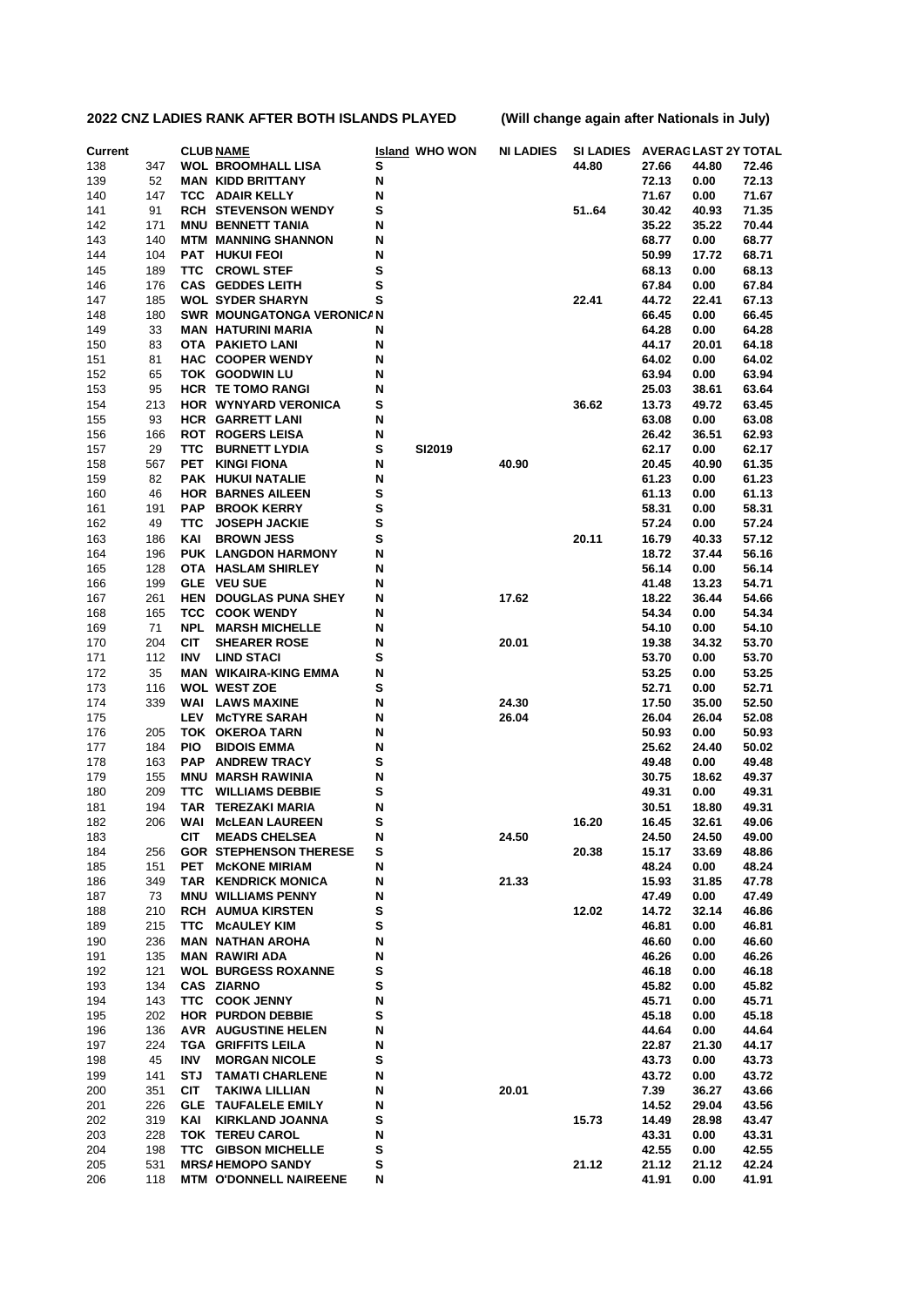| <b>Current</b> |            |            | <b>CLUB NAME</b>                                   | <b>Island WHO WON</b> | <b>NI LADIES</b> | <b>SI LADIES</b> |                | <b>AVERAGLAST 2Y TOTAL</b> |                |
|----------------|------------|------------|----------------------------------------------------|-----------------------|------------------|------------------|----------------|----------------------------|----------------|
| 207            | 240        |            | <b>WAI ANNAN KHARL</b>                             | s                     |                  |                  | 20.64          | 20.64                      | 41.28          |
| 208            | 152        | INV        | <b>WILSON KAREN</b>                                | S                     |                  |                  | 41.12          | 0.00                       | 41.12          |
| 209            | 241        |            | <b>NZAG HOTERE-REU LORRAINE</b>                    | N                     |                  |                  | 41.03          | 0.00                       | 41.03          |
| 210            | 307        |            | <b>WEC WHITU SHERISE</b>                           | N                     | 22.72            |                  | 17.91          | 22.72                      | 40.63          |
| 211            | 183        |            | <b>ONH SLOPER DIANNE</b>                           | N                     |                  |                  | 23.02          | 17.61                      | 40.63          |
| 212            | 243        |            | <b>WHA BELL CATHY</b>                              | N                     |                  |                  | 20.22          | 20.22                      | 40.44          |
| 213            |            | <b>CIT</b> | <b>HEAPHY ANGELA</b>                               | N                     | 20.14            |                  | 20.14          | 20.14                      | 40.28          |
| 214            | 265        |            | <b>TGA WILLS MERRY</b>                             | N                     | 17.61            |                  | 9.64           | 30.55                      | 40.19          |
| 215            | 248        | ттс        | <b>STUART CLAIRE</b>                               | s                     |                  |                  | 39.68          | 0.00                       | 39.68          |
| 216            | 89         | KAI        | <b>WRIGHT NICHOLE</b>                              | s                     |                  |                  | 39.00          | 0.00                       | 39.00          |
| 217            | 253        | LEV        | <b>HARRISON SHARLENE</b>                           | N                     |                  |                  | 12.91          | 25.82                      | 38.73          |
| 218            | 221        |            | <b>TGA KIDD KARINA</b>                             | N                     |                  |                  | 38.50          | 0.00                       | 38.50          |
| 219            | 74         | TCC.       | <b>LIVAPULU MARY-ANNE</b>                          | N                     |                  |                  | 38.45          | 0.00                       | 38.45          |
| 220            | 126        |            | <b>MAN BELL STEPHANIE</b>                          | N                     |                  |                  | 38.37          | 0.00                       | 38.37          |
| 221            | 177        |            | <b>TAR KOEHLER TONI</b>                            | N                     |                  |                  | 19.12          | 19.12                      | 38.24          |
| 222            |            | WAI        | <b>TEMARU JEN</b>                                  | N                     | 18.93            |                  | 18.93          | 18.93                      | 37.86          |
| 223            | 258        | STJ        | <b>HOLLOWAY KAYE</b>                               | N                     |                  |                  | 18.90          | 18.90                      | 37.80          |
| 224            | 259        |            | <b>CAS SCOTT KERRI</b>                             | s                     |                  |                  | 18.90          | 18.90                      | 37.80          |
| 225            | 222        | <b>TTC</b> | <b>BESWARICK TERESA</b>                            | s                     |                  |                  | 37.65          | 0.00                       | 37.65          |
| 226            | 262        |            | <b>CAS TINKLER SARAH</b>                           | s                     |                  | 16.20            | 13.34          | 24.30                      | 37.64          |
| 227            | 190        |            | TOK KELLY ANI                                      | N                     |                  |                  | 37.54          | 0.00                       | 37.54          |
| 228            | 263        | <b>PET</b> | <b>BARNARD ANNELLA</b>                             | N                     |                  |                  | 18.72          | 18.72                      | 37.44          |
| 229            | 260        |            | <b>HOR SILBERY MABEL</b>                           | s                     |                  | 10.13            | 9.59           | 27.64                      | 37.23          |
| 230            | 353        | TTC.       | <b>SCOTT BECKS</b>                                 | s                     |                  | 17.51            | 19.25          | 17.51                      | 36.76          |
| 231            | 193        |            | <b>RCH CHEAL DONNA</b>                             | s                     |                  |                  | 24.42          | 11.81                      | 36.23          |
| 232            | 175        |            | <b>TOK QUAIFFE DEB</b>                             | N                     |                  |                  | 36.22          | 0.00                       | 36.22          |
| 233            | 326        |            | <b>TGA MAIR ANNE</b>                               | N                     | 12.02            |                  | 11.93          | 23.85                      | 35.78          |
| 234            | 266        |            | <b>SWA WATERSON PAULA</b>                          | N                     |                  |                  | 17.83          | 17.83                      | 35.66          |
| 235            | 267        |            | OAM GIBSON JULIA                                   | s                     |                  |                  | 35.48          | 0.00                       | 35.48          |
| 236            | 170        |            | PAT TAHI NGAHUIA                                   | N                     |                  |                  | 35.30          | 0.00                       | 35.30          |
| 237            |            | <b>CIT</b> | <b>MEADS SAMARA</b>                                | N                     | 17.62            |                  | 17.62          | 17.62                      | 35.24          |
| 238            | 381        |            | RCH CHAPMAN JODIE                                  | s                     |                  | 18.72            | 11.68          | 23.36                      | 35.04          |
| 239            | 271        | <b>UPH</b> | <b>DOWMAN JUDE</b>                                 | N                     |                  |                  | 17.41          | 17.41                      | 34.82          |
| 240            |            | KAI        | <b>LEARLY LEE</b>                                  | s                     |                  | 17.41            | 17.41          | 17.41                      | 34.82          |
| 241            | 284        | <b>CIT</b> | <b>MEADS JANETTE</b>                               | N                     | 10.73            |                  | 23.78          | 10.73                      | 34.51          |
| 242            | 255        | <b>INV</b> | <b>CAMERON CHRISTINE</b>                           | s                     |                  | 3.63             | 11.27          | 22.54                      | 33.81          |
| 243            | 311        | LEV        | <b>GILLATT JULIE</b>                               | N<br>s                | 9.41             |                  | 11.26          | 22.51                      | 33.77          |
| 244<br>245     | 343<br>168 |            | <b>RCH PENELI ROSIE</b><br><b>MNU HOUGH VICKIE</b> | N                     |                  | 11.81            | 11.21<br>33.51 | 22.41<br>0.00              | 33.62<br>33.51 |
| 246            | 268        |            | <b>HAC TEMONI-SYME TANIA</b>                       | N                     |                  |                  | 32.82          | 0.00                       | 32.82          |
| 247            | 277        | WAI        | <b>PILLINGTON TRUDY</b>                            | s                     |                  |                  | 16.41          | 16.41                      | 32.82          |
| 248            |            | WAI        | <b>WATSON SUE</b>                                  | s                     |                  | 16.38            | 16.38          | 16.38                      | 32.76          |
| 249            | 203        | <b>STF</b> | <b>BERRY JACKI</b>                                 | N                     |                  |                  | 19.60          | 12.94                      | 32.54          |
| 250            | 167        | <b>INV</b> | <b>STEVENS WENDY</b>                               | s                     |                  | 14.41            | 17.61          | 14.41                      | 32.02          |
| 251            | 344        |            | <b>WEY WHITESIDE JANICE</b>                        | N                     | 13.02            |                  | 8.24           | 23.64                      | 31.88          |
| 252            | 361        |            | WAI RAMALHO MARGARIDA                              | ?                     | 13.12            |                  | 10.61          | 21.22                      | 31.83          |
| 253            | 270        |            | HOR LAUGESEN PAULINE                               | s                     |                  | 14.89            | 16.20          | 14.89                      | 31.09          |
| 254            | 211        |            | <b>TTC LOW TERESA</b>                              | s                     |                  |                  | 29.38          | 0.00                       | 29.38          |
| 255            | 368        |            | <b>BKR RAPANA MIDI</b>                             | N                     | 13.23            |                  | 9.72           | 19.44                      | 29.16          |
| 256            | 393        |            | <b>NPL NIWA COLLEEN</b>                            | N                     | 15.60            |                  | 9.66           | 19.31                      | 28.97          |
| 257            | 231        |            | PET BEYER WENDY                                    | N                     |                  |                  | 14.44          | 14.44                      | 28.88          |
| 258            | 440        | KAI        | <b>HURIA LOIS</b>                                  | s                     |                  | 14.44            | 14.44          | 14.44                      | 28.88          |
| 259            | 245        | <b>PIO</b> | <b>BETHELL LYNDA</b>                               | N                     |                  |                  | 16.33          | 11.81                      | 28.14          |
| 260            | 214        |            | HCR PAGET JUSTINE                                  | N                     |                  |                  | 28.09          | 0.00                       | 28.09          |
| 261            | 132        |            | <b>MNU RATAHI MARIA</b>                            | N                     |                  |                  | 27.59          | 0.00                       | 27.59          |
| 262            | 216        |            | TOK BANFIELD FIONA                                 | N                     |                  |                  | 27.25          | 0.00                       | 27.25          |
| 263            | 297        |            | <b>MAN TAHANA JOSIE</b>                            | N                     |                  |                  | 27.15          | 0.00                       | 27.15          |
| 264            | 300        |            | OTA TAMATI-BOYES TERESA                            | N                     |                  |                  | 27.05          | 0.00                       | 27.05          |
| 265            | 303        |            | <b>HAC RAWIRI GLORIA</b>                           | N                     |                  |                  | 26.57          | 0.00                       | 26.57          |
| 266            | 304        |            | <b>WAI IREMONGER ROCHELLE</b>                      | s                     |                  |                  | 13.28          | 13.28                      | 26.56          |
| 267            | 295        |            | <b>HOR LAUGESEN PAULINE</b>                        | s                     |                  |                  | 26.43          | 0.00                       | 26.43          |
| 268            | 229        |            | <b>WSC MEADS RIBENA</b>                            | N                     |                  |                  | 13.20          | 13.20                      | 26.40          |
| 269            | 306        |            | <b>MNU GRIGG MEL</b>                               | N                     |                  |                  | 13.12          | 13.12                      | 26.24          |
| 270            | 309        |            | <b>WAI PENNIAL YVONNE</b>                          | s                     |                  |                  | 13.10          | 13.10                      | 26.20          |
| 271            | 310        |            | <b>WSC BYL ROSE</b>                                | N                     |                  |                  | 13.10          | 13.10                      | 26.20          |
| 272            | 312        |            | POR KING DIONE                                     | N                     |                  |                  | 13.02          | 13.02                      | 26.04          |
| 273            | 314        |            | OHA TE HUIA RAUNA                                  | N                     |                  |                  | 13.64          | 12.02                      | 25.66          |
| 274            | 282        |            | <b>MNU AMIRIA KAREN</b>                            | N                     |                  |                  | 14.68          | 10.73                      | 25.41          |
| 275            | 281        |            | <b>RAN HARROD MARIE</b>                            | s                     |                  |                  | 24.88          | 0.00                       | 24.88          |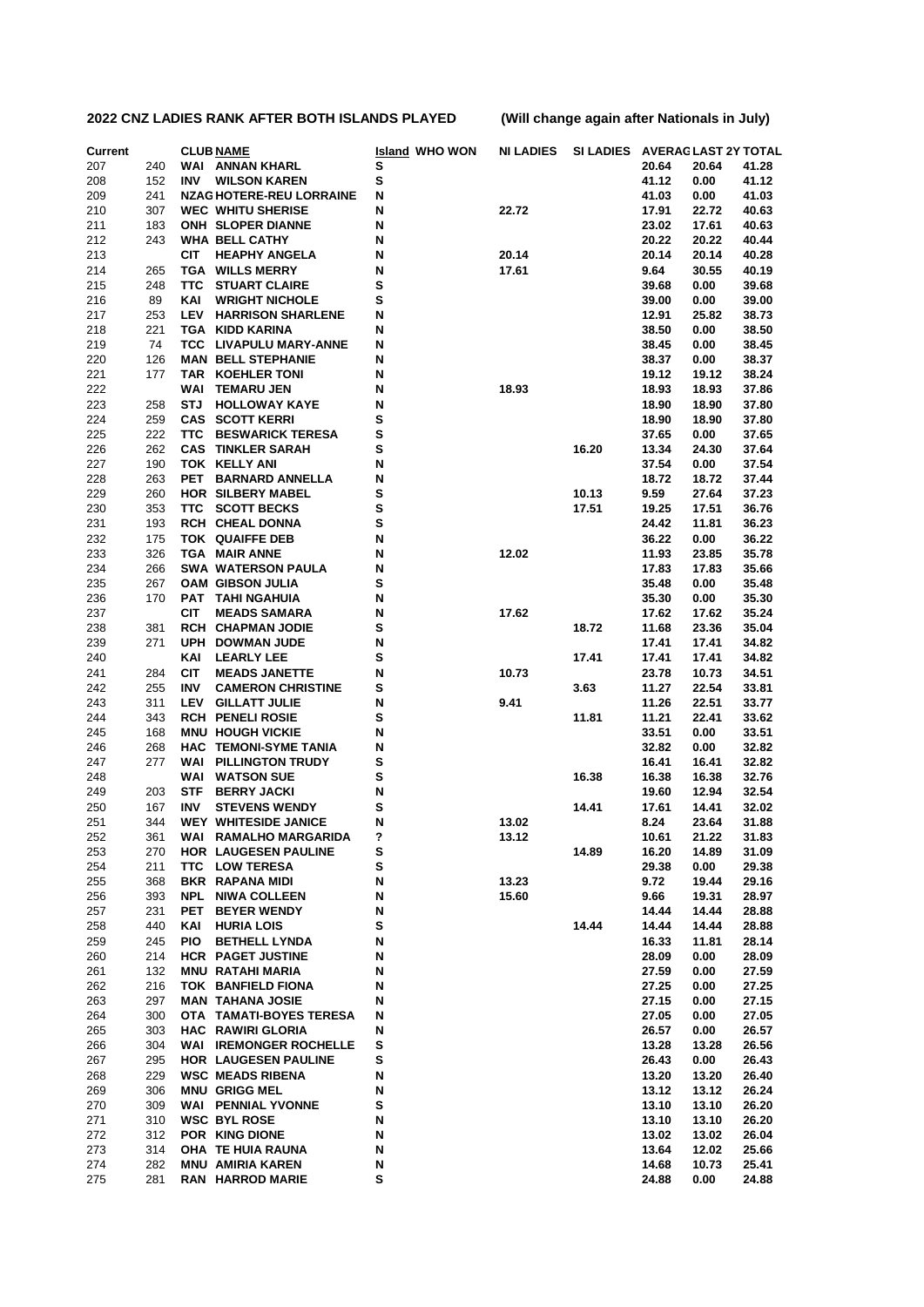| <b>Current</b> | <b>CLUB NAME</b> |            | <b>Island WHO WON</b>                                  | <b>NI LADIES</b> |       | SI LADIES AVERAGLAST 2Y TOTAL |                |                |                |
|----------------|------------------|------------|--------------------------------------------------------|------------------|-------|-------------------------------|----------------|----------------|----------------|
| 276            | 251              |            | TCC OKEROA PANIA                                       | N                |       |                               | 24.82          | 0.00           | 24.82          |
| 277            | 320              |            | <b>MAN HARRISON MILLIE</b>                             | N                |       |                               | 24.61          | 0.00           | 24.61          |
| 278            | 144              |            | TTC BURNETT JULIA                                      | s                |       |                               | 24.51          | 0.00           | 24.51          |
| 279            | 276              |            | <b>RCH DAVIS CORRINA</b>                               | S                |       | 4.64                          | 9.09           | 15.37          | 24.46          |
| 280            | 242              |            | ONE KAUKURA TAI                                        | N                |       |                               | 24.46          | 0.00           | 24.46          |
| 281            | 364              |            | <b>HOR WAKEFIELD SUE</b>                               | s                |       | 8.63                          | 8.03           | 16.05          | 24.08          |
| 282            | 323              |            | <b>WAI PRICE CHRISSY</b>                               | s                | 11.91 |                               | 12.02          | 12.02          | 24.04          |
| 283<br>284     |                  |            | <b>GLE HEAVEY MELISSA</b><br><b>HOR MORRIS PAULINE</b> | N<br>S           |       | 11.91                         | 11.91<br>11.91 | 11.91<br>11.91 | 23.82<br>23.82 |
| 285            |                  |            | <b>WEC JOHNSON JACQUI</b>                              | N                | 11.81 |                               | 11.81          | 11.81          | 23.62          |
| 286            |                  |            | <b>NBT COXON SUE</b>                                   | s                |       | 11.81                         | 11.81          | 11.81          | 23.62          |
| 287            | 302              |            | <b>NPL BAZELEY BRONWYN</b>                             | N                | 2.42  |                               | 7.87           | 15.73          | 23.60          |
| 288            | 327              |            | TGA PAUL BENNETT CILA                                  | N                |       |                               | 11.76          | 11.76          | 23.52          |
| 289            | 328              |            | <b>NGA COLLIER MAUREEN</b>                             | N                |       |                               | 11.73          | 11.73          | 23.46          |
| 290            | 227              |            | OTA HAARE SYLVIA                                       | N                |       |                               | 23.46          | 0.00           | 23.46          |
| 291            | 365              |            | <b>WAI BROWN JOE</b>                                   | N                | 7.42  |                               | 7.42           | 14.84          | 22.26          |
| 292            | 275              |            | <b>PAK SMITH GRACE</b>                                 | N                |       |                               | 22.14          | 0.00           | 22.14          |
| 293            | 264              | <b>CIT</b> | <b>BALDWIN VALERIE</b>                                 | N                |       |                               | 18.42          | 3.71           | 22.13          |
| 294            | 330              |            | <b>MAN HUNIA STEVIE</b>                                | N                |       |                               | 22.07          | 0.00           | 22.07          |
| 295            | 331              |            | OTA VINCER ESETA                                       | N                |       |                               | 22.07          | 0.00           | 22.07          |
| 296            | 334              |            | <b>WOL BONNINGTON TABITHA</b>                          | s                |       |                               | 21.93          | 0.00           | 21.93          |
| 297            | 280              |            | <b>HAC KAHU RITI</b>                                   | N                |       |                               | 21.51          | 0.00           | 21.51          |
| 298            | 293              | STF        | <b>HERBERT LEA</b>                                     | N                |       |                               | 10.73          | 10.73          | 21.46          |
| 299            | 337              |            | OTA CHADWICK ANN                                       | N                |       |                               | 10.73          | 10.73          | 21.46          |
| 300            | 338              |            | PTR TUFUGAMIKA DIANE<br><b>UPH McFALL LYN</b>          | N                |       |                               | 21.42          | 0.00           | 21.42          |
| 301<br>302     | 341              |            | <b>HOR DEVEREUX JAN</b>                                | N<br>s           |       | 10.60                         | 10.62<br>10.60 | 10.62<br>10.60 | 21.24<br>21.20 |
| 303            | 348              |            | <b>WAI PALMER RACHEL</b>                               | s                |       |                               | 10.52          | 10.52          | 21.04          |
| 304            | 464              |            | TAR GARNETT BERDETTE                                   | N                | 10.52 |                               | 10.52          | 10.52          | 21.04          |
| 305            |                  | LEV        | <b>DUNCAN PERRYNNE</b>                                 | N                | 10.52 |                               | 10.52          | 10.52          | 21.04          |
| 306            | 239              |            | <b>AVR ALDERSON JOANNE</b>                             | N                |       |                               | 20.64          | 0.00           | 20.64          |
| 307            | 352              |            | TAR COLLINS ANGE                                       | N                |       |                               | 20.51          | 0.00           | 20.51          |
| 308            | 363              |            | <b>HOR AITKEN ANGIE</b>                                | s                |       | 6.21                          | 6.82           | 13.63          | 20.45          |
| 309            | 188              |            | <b>MAN HEREORA CRYSTAL</b>                             | N                |       |                               | 20.16          | 0.00           | 20.16          |
| 310            | 244              |            | <b>WOL POU JORDAN</b>                                  | s                |       |                               | 20.12          | 0.00           | 20.12          |
| 311            | 246              |            | <b>CAS SPOONER JAN</b>                                 | S                |       |                               | 20.01          | 0.00           | 20.01          |
| 312            | 329              |            | <b>MAN TAHANA GEORGINA</b>                             | N                |       |                               | 19.69          | 0.00           | 19.69          |
| 313            | 254              |            | <b>RCH GARTHLEY JILL</b>                               | s                |       |                               | 19.42          | 0.00           | 19.42          |
| 314            |                  |            | HOR KNOWLER BARBARA                                    | s                |       | 9.52                          | 9.52           | 9.52           | 19.04          |
| 315            | 272              |            | <b>HAC VAN KEMPEN THEA</b>                             | N                |       |                               | 18.98          | 0.00           | 18.98          |
| 316            | 355              | LEV        | <b>GRAHAM MARGARET</b>                                 | N                |       |                               | 9.41           | 9.41           | 18.82          |
| 317            | 197              |            | <b>HOR LOCKINGTON ALMA</b><br><b>ASH HOPE REBEKAH</b>  | s                |       |                               | 18.79          | 0.00           | 18.79          |
| 318<br>319     | 296              |            | <b>CAT SIMPSON TINA</b>                                | s<br>s           |       | 9.31                          | 9.31<br>18.28  | 9.31<br>0.00   | 18.62<br>18.28 |
| 320            | 201              |            | SWA MUSSON JAZZ                                        | N                |       |                               | 18.11          | 0.00           | 18.11          |
| 321            | 273              |            | <b>WOL PARR MICHELLE</b>                               | S                |       | 3.03                          | 15.04          | 3.03           | 18.07          |
| 322            | 358              |            | TOK LEAF GLENIS                                        | N                |       |                               | 7.08           | 10.73          | 17.81          |
| 323            | 173              |            | <b>PAT GRAY JASMINE</b>                                | N                |       |                               | 17.74          | 0.00           | 17.74          |
| 324            | 269              |            | <b>GOR GRATTAN KIRSTY</b>                              | S                |       |                               | 17.51          | 0.00           | 17.51          |
| 325            | 220              |            | PAK RUAWHARE ROSE                                      | Ν                |       |                               | 17.44          | 0.00           | 17.44          |
| 326            | 336              |            | <b>TGA THOMPSON CYNTHIA</b>                            | N                |       |                               | 7.17           | 9.41           | 16.58          |
| 327            | 360              |            | <b>SWA PURCELL CHASITY</b>                             | N                |       |                               | 16.38          | 0.00           | 16.38          |
| 328            | 340              |            | PAK MOTULIKI LINOILI                                   | Ν                |       |                               | 15.58          | 0.00           | 15.58          |
| 329            | 249              |            | <b>TOK MORRIS TRUDEE</b>                               | N                |       |                               | 15.41          | 0.00           | 15.41          |
| 330            | 301              | INV        | <b>GREEN SONIA</b>                                     | S                |       |                               | 8.99           | 6.21           | 15.20          |
| 331            |                  | <b>CIT</b> | <b>SARGENT JENNY</b>                                   | N                | 7.50  |                               | 7.50           | 7.50           | 15.00          |
| 332            |                  |            | <b>PAP RICHARDSON SARAH</b>                            | s                |       | 7.50                          | 7.50           | 7.50           | 15.00          |
| 333            | 223              | INV        | <b>FOWLER CAROL</b>                                    | S                |       |                               | 14.82          | 0.00           | 14.82          |
| 334            | 178              |            | <b>TGA GRIMES SARAH</b>                                | N<br>?           |       |                               | 14.45          | 0.00           | 14.45          |
| 335<br>336     | 366<br>292       |            | PEY SMITH AIMEE<br>PAT GRATWICK MARIA                  | N                |       |                               | 14.41<br>14.00 | 0.00<br>0.00   | 14.41<br>14.00 |
| 337            | 305              | INV        | <b>MORGAN SUZY</b>                                     | S                |       |                               | 13.10          | 0.00           | 13.10          |
| 338            | 308              |            | <b>CAS AGNEW LYNLY</b>                                 | S                |       |                               | 13.10          | 0.00           | 13.10          |
| 339            | 369              |            | KAW DAVIS KATRINA                                      | N                |       |                               | 6.21           | 6.21           | 12.42          |
| 340            | 250              |            | <b>RCH BRINSDON SANDY</b>                              | S                |       |                               | 12.02          | 0.00           | 12.02          |
| 341            | 322              |            | PUK SMIT NATASHA                                       | N                |       |                               | 12.02          | 0.00           | 12.02          |
| 342            | 325              |            | <b>WEY AMIRIA KIMI</b>                                 | N                |       |                               | 11.91          | 0.00           | 11.91          |
| 343            | 370              |            | <b>TOK THOMPSON KIM</b>                                | N                |       |                               | 11.91          | 0.00           | 11.91          |
| 344            | 371              |            | <b>NSC WILDE DEBRA</b>                                 | S                |       |                               | 11.89          | 0.00           | 11.89          |